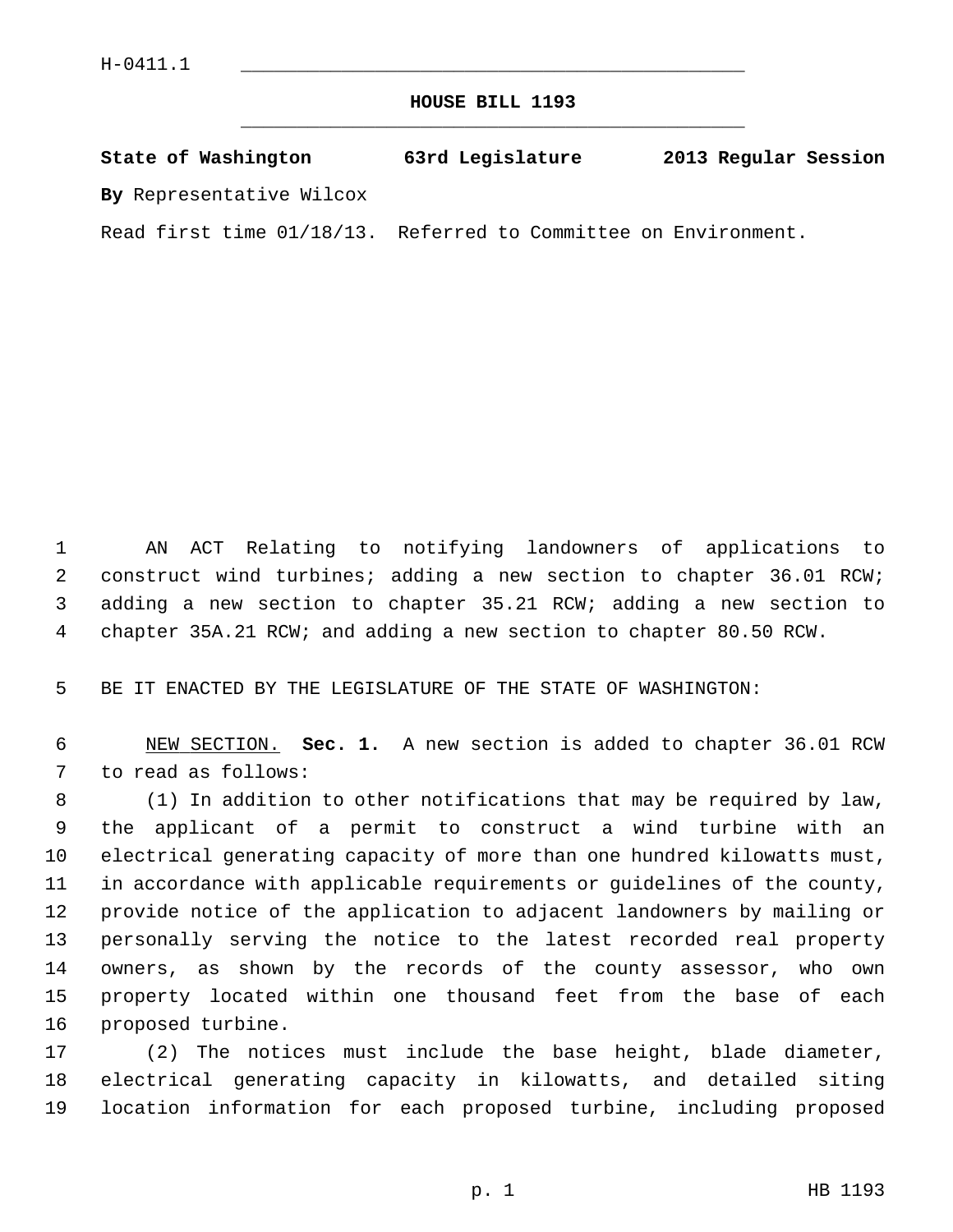1 setback distances from adjacent properties. The notices must also 2 specify which entity or entities, including pertinent contact 3 information, are responsible for a decision on the application.

 4 (3) Notices are not required under this section if the properties 5 located within one thousand feet from the base of each proposed turbine 6 are owned by the person or persons who own the property upon which the 7 proposed turbine or turbines are to be located.

 8 (4) Nothing in this section prohibits or otherwise limits counties 9 from adopting notification requirements for applications to construct 10 wind turbines that are supplemental to those required by this section.

11 NEW SECTION. **Sec. 2.** A new section is added to chapter 35.21 RCW 12 to read as follows:

13 (1) In addition to other notifications that may be required by law, 14 the applicant of a permit to construct a wind turbine with an 15 electrical generating capacity of more than one hundred kilowatts must, 16 in accordance with applicable requirements or guidelines of the city or 17 town, provide notice of the application to adjacent landowners by 18 mailing or personally serving the notice to the latest recorded real 19 property owners, as shown by the records of the county assessor, who 20 own property located within one thousand feet from the base of each 21 proposed turbine.

22 (2) The notices must include the base height, blade diameter, 23 electrical generating capacity in kilowatts, and detailed siting 24 location information for each proposed turbine, including proposed 25 setback distances from adjacent properties. The notices must also 26 specify which entity or entities, including pertinent contact 27 information, are responsible for a decision on the application.

28 (3) Notices are not required under this section if the properties 29 located within one thousand feet from the base of each proposed turbine 30 are owned by the person or persons who own the property upon which the 31 proposed turbine or turbines are to be located.

32 (4) Nothing in this section prohibits or otherwise limits cities or 33 towns from adopting notification requirements for applications to 34 construct wind turbines that are supplemental to those required by this 35 section.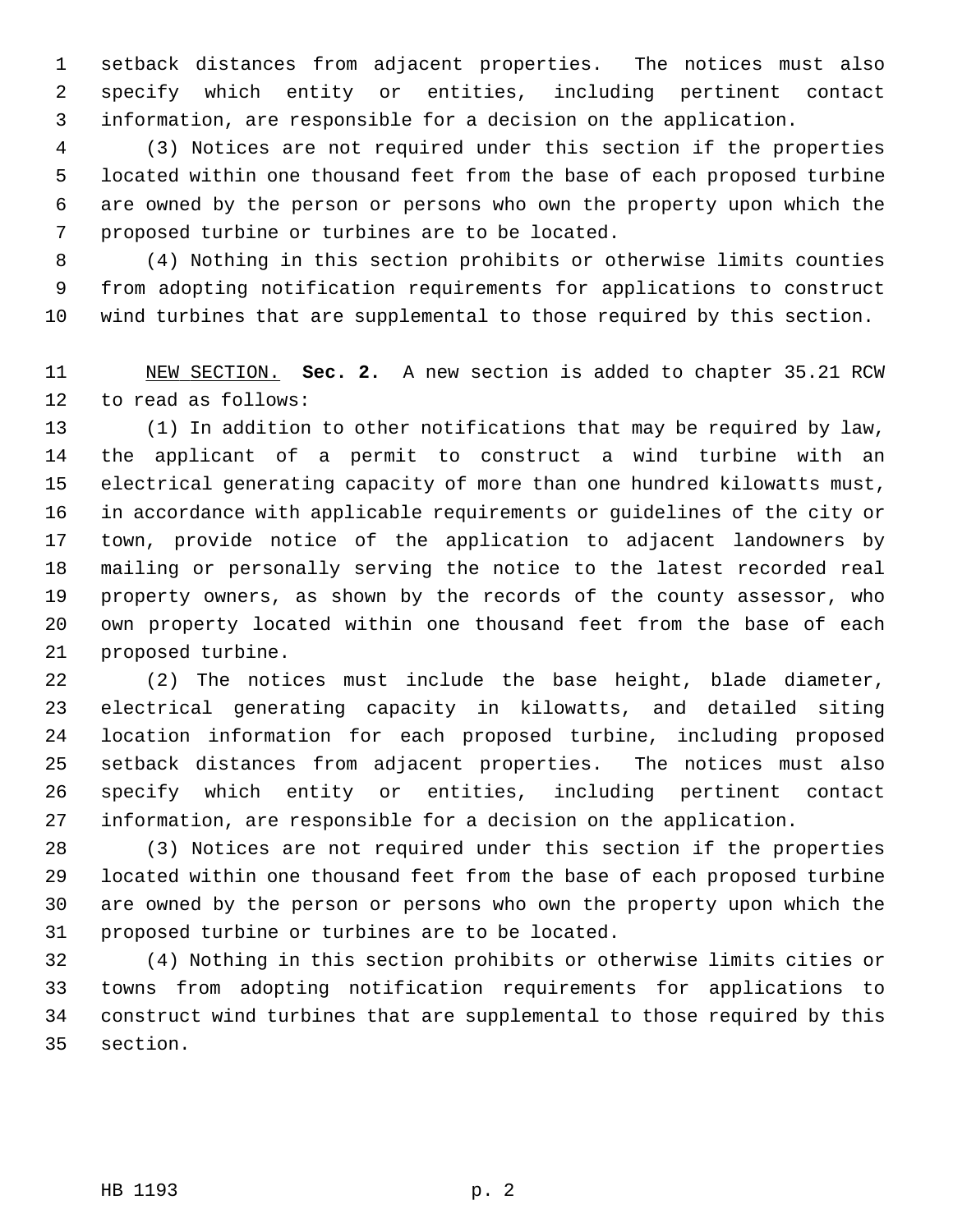1 NEW SECTION. **Sec. 3.** A new section is added to chapter 35A.21 RCW 2 to read as follows:

 3 (1) In addition to other notifications that may be required by law, 4 the applicant of a permit to construct a wind turbine with an 5 electrical generating capacity of more than one hundred kilowatts must, 6 in accordance with applicable requirements or guidelines of the city, 7 provide notice of the application to adjacent landowners by mailing or 8 personally serving the notice to the latest recorded real property 9 owners, as shown by the records of the county assessor, who own 10 property located within one thousand feet from the base of each 11 proposed turbine.

12 (2) The notices must include the base height, blade diameter, 13 electrical generating capacity in kilowatts, and detailed siting 14 location information for each proposed turbine, including proposed 15 setback distances from adjacent properties. The notices must also 16 specify which entity or entities, including pertinent contact 17 information, are responsible for a decision on the application.

18 (3) Notices are not required under this section if the properties 19 located within one thousand feet from the base of each proposed turbine 20 are owned by the person or persons who own the property upon which the 21 proposed turbine or turbines are to be located.

22 (4) Nothing in this section prohibits or otherwise limits cities 23 from adopting notification requirements for applications to construct 24 wind turbines that are supplemental to those required by this section.

25 NEW SECTION. **Sec. 4.** A new section is added to chapter 80.50 RCW 26 to read as follows:

27 (1) In addition to other notifications that may be required by law, 28 the applicant of a permit to construct a wind turbine with an 29 electrical generating capacity of more than one hundred kilowatts must, 30 in accordance with applicable requirements or guidelines of the county, 31 city, town, or council, provide notice of the application to adjacent 32 landowners by mailing or personally serving the notice to the latest 33 recorded real property owners, as shown by the records of the county 34 assessor, who own property located within one thousand feet from the 35 base of each proposed turbine.

36 (2) The notices must include the base height, blade diameter, 37 electrical generating capacity in kilowatts, and detailed siting